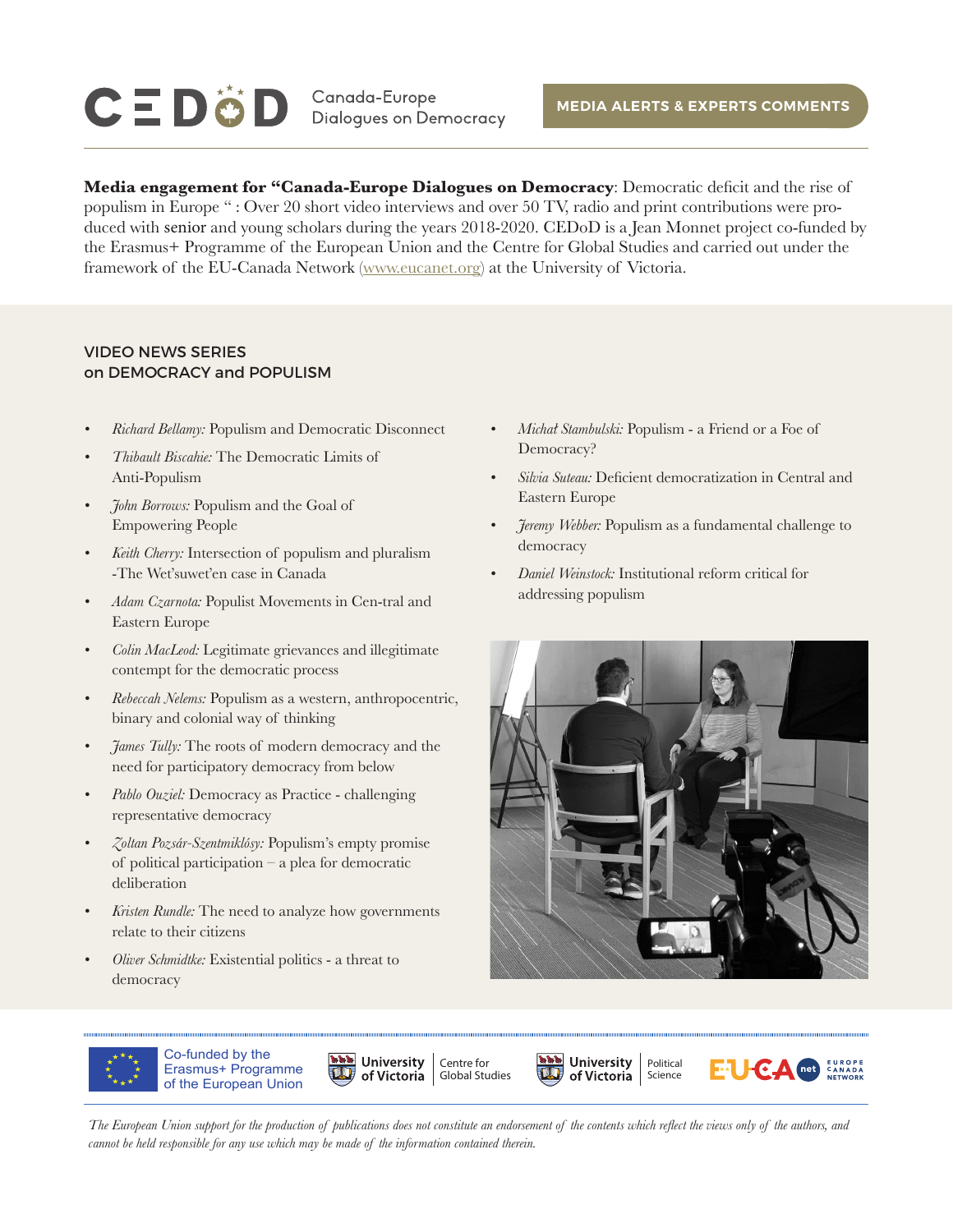## $C \equiv D \ddot{\odot} D$  Canada-Europe

**Dialogues on Democracy** 

**2**

#### CEDoD NEWS & COMMENTARY

#### SELECTED MEDIA CONTRIBUTIONS

*by Oliver Schmidtke, Project Lead CEDoD*

- CTV nationally syndicated radio show interview on the yellow vest protest in France, *December 14, 2018*
- [CTV News interview on Brexit,](https://www.facebook.com/watch/?v=231271477584936) *December 9th, 2018*
- CBC News Network interview with Carole McNeil on Brexit, *December 12, 2018*
- CTV News panel discussion on Brexit, *December 12, 2018*
- Global News Radio 640 Toronto on Brexit, *November 15, 2018.*
- Viewpoints radio interview on the end of Merkel's chancellorship
- [CTV News interview on Chancellor Merkel stepping](https://www.ctvnews.ca/video?clipId=1216969)  [down](https://www.ctvnews.ca/video?clipId=1216969), *October 29, 2018*
- CTV News interview on Brexit, *October 18, 2018*
- [CTV News Political Instability in Germany,](https://www.facebook.com/watch/?v=1607568312637827) *November 21, 2018*
- [CTV News interview on Theresa May and British](https://www.ctvnews.ca/video?clipId=1643250)  [politics,](https://www.ctvnews.ca/video?clipId=1643250) *January 9, 2019*
- [CTV News interview on Brexit and the Irish Backstop,](https://www.facebook.com/watch/?v=778269272565921) *January 13, 2019*
- CTV interview with the Iran Labour News Agency on Brexit and European politics, *January 15, 2019*
- [CBC News Network interview on Brexit,](https://partner.criticalmention.com/bits/wordplay/#/uuid=ee495c2b-e075-4b86-9eea-2bd02bf3da19&channelId=7082&minTime=20190117000000&maxTime=20190117020000&token=e1c4bd40-a62e-4051-9afb-1a41ee97c7b4&chromeless=true) *January 15, 2019 and [April 6th, 2019](https://www.ctvnews.ca/video?clipId=1654568)*
- C-Fax radio interview on UK-EU relations, *January 17, 2019*
- CTV News interview on Corbyn and Labour's position on Brexit, F*ebruary 18, 2019.*
- Radio interview with Morning Wave (South Korea) on British politics and Brexit, *March 6, 2019*
- [CTV interview on Brexit](https://www.ctvnews.ca/video?clipId=1634107), *March 11, 2019*
- [CTV News interview on the European Parliament,](https://www.ctvnews.ca/video?clipId=1646219) *March 27, 2019*
- China Global TV Network America interview on EU-UK relations, *March 28, 2019*
- CTV News interview on European Union elections, *May 18, 2019*
- [CTV News interview on populism and EU elections,](https://twitter.com/NatashaFatah/status/1131755983162601473) *May 23, 2019*
- CTV News interview on Theresa May's resignation, *May 24, 2019*
- CFAX interview on latest Brexit developments, *June 6, 2019·*
- CTV News Interview on Canada-EU summit, *July 17*
- CTV News Interview on Canada-UK relations, *August 5, 2019*
- Interview with LA RAZÓN (Spain) on EU migration policy, *August 17, 2019.*
- CBC News Network interview on political situation in Italy, *August 22, 2019*

**Canada-Europe Dialogues on Democracy (CEDoD)**: Democratic deficit and the rise of populism in Europe is a Jean Monnet project co-funded by the Erasmus+ Programme of the European Union and the Centre for Global Studies at the University of Victoria.



*The European Union support for the production of publications does not constitute an endorsement of the contents which reflect the views only of the authors, and cannot be held responsible for any use which may be made of the information contained therein.*